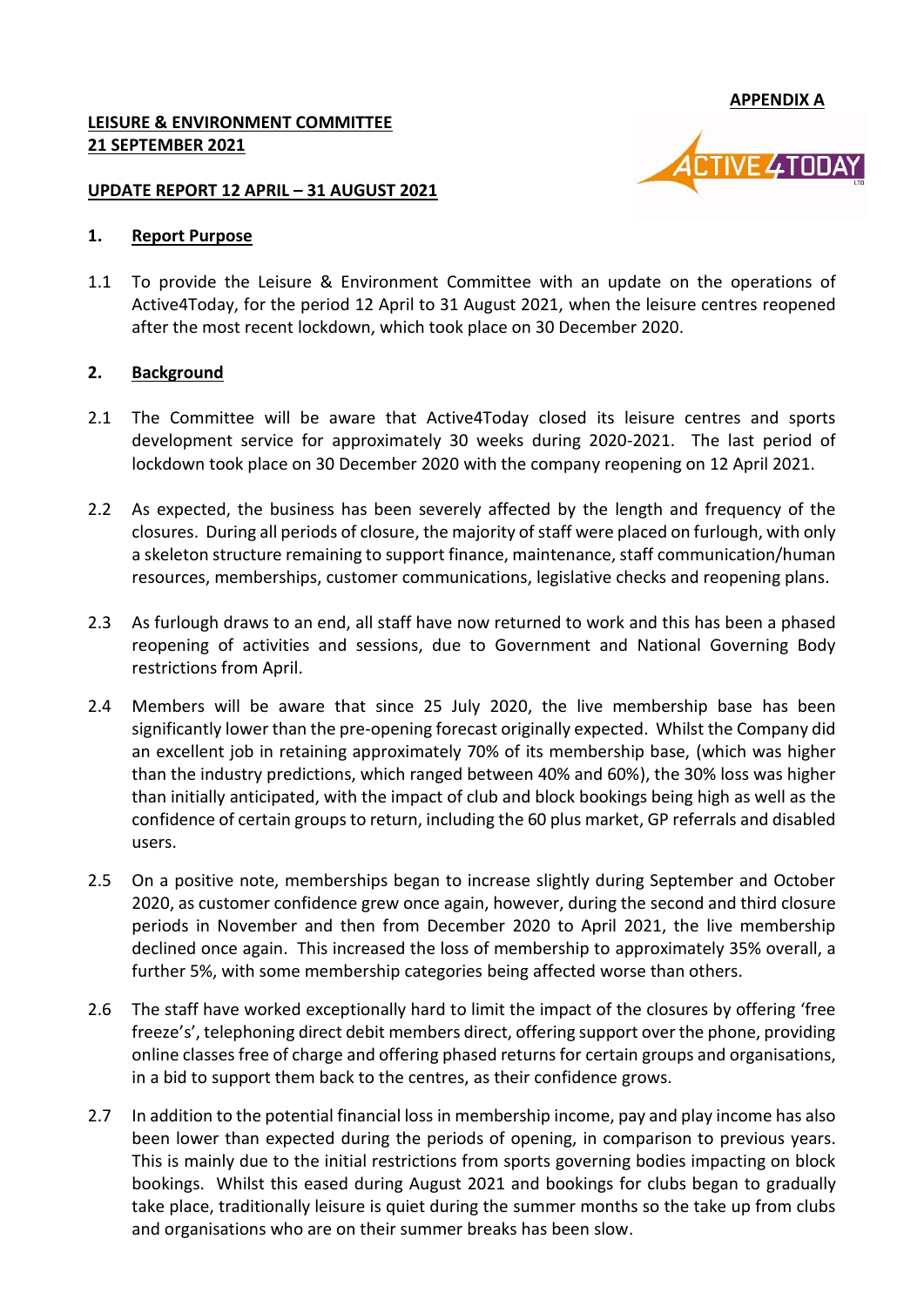2.8 To support the losses in income and membership, the Company has undertaken a remodelling of its staffing and during quarter 4 of the 2020 -2021 financial year, it embarked on an internal selection and recruitment exercise. The outcome was to reduce two layers of staffing within the Company and re-model one leisure centre, by using external personal trainers to deliver a service and reduce establishment employees. This process was designed to align A4T's staffing with the new environment it is now operating in and support one of the Company's main aims, which is financial sustainability. The exercise has now been completed with the final member of staff working out their redundancy notice period during July 2021. Further information regarding the financial savings which this process realised are contained further down the report in the financial section.

## **3. Financial Headlines up to 31 August 2021**

- 3.1 Set out in the table below (fig 1), A4T has provided the current financial position of the Company, which is monitored by the Board, as part of its role in managing the operations of the Company. The table below shows the original, revised and profiled budgeted income and expenditure up to period 05, set against actual income and expenditure for the same period.
- 3.2 This budget will be subject to further revisions throughout the year, as a result of the lockdown from December 2020 to April 2021 and the lower than expected starting position of the membership. This is significant for the Company, as the budget for 2021 – 2022 (set in January 2021) was based on a higher membership and income target starting point. However, conversely expenditure will also continue to be revised as savings (especially in salaries) work through the finance.

|                                          | Original 2021-<br>2022 budget:<br>income/exp | Full year revised:<br>31.08.2021 | 31.08.21 Variance to 2021-22:<br>original budget |
|------------------------------------------|----------------------------------------------|----------------------------------|--------------------------------------------------|
| Furlough/ Grant Income                   | £0                                           | £94,385                          | $-E94,385$                                       |
| <b>Other Income</b><br>(management fees) | £0                                           | £0                               | £0                                               |
| <b>Total income</b>                      | £2,381,420                                   | £2,184,395                       | £197,025                                         |
| <b>Staff</b>                             | £1,978,700                                   | £1,695,385                       | $-E283,315$                                      |
| Premises                                 | £666,870                                     | £653,435                         | $-E13,435$                                       |
| Supplies and services                    | £573,450                                     | £558,250                         | $-E15,200$                                       |
| <b>Total expenditure</b>                 | £3,219,020                                   | £2,907,070                       | $-£311,950$                                      |
| Surplus/Deficit                          | £837,600                                     | £722,675                         | $-£114,925$                                      |

Fig 1

3.3 Below are the highlights from the financial information, in a bid to provide some narrative for the Committee, including the variances from the original budget.

**Furlough/Grant Income** – this line represents finance claimed from the government for staff that have been on furlough. This was not budgeted for originally as the Company expected to be trading during Quarter 4 of the 2020 – 2021 financial year, which would have continued from 1 April for the 2021 – 2022 financial year. However, as a result of the last lockdown, the opening was delayed and the Company was able to claim for furlough for the staff not working during this time. In addition, not all staff commenced working on 12 April, as a phased reopening took place. This meant that several staff either continued on furlough in their full roll or were part furloughed as demand from usage increased.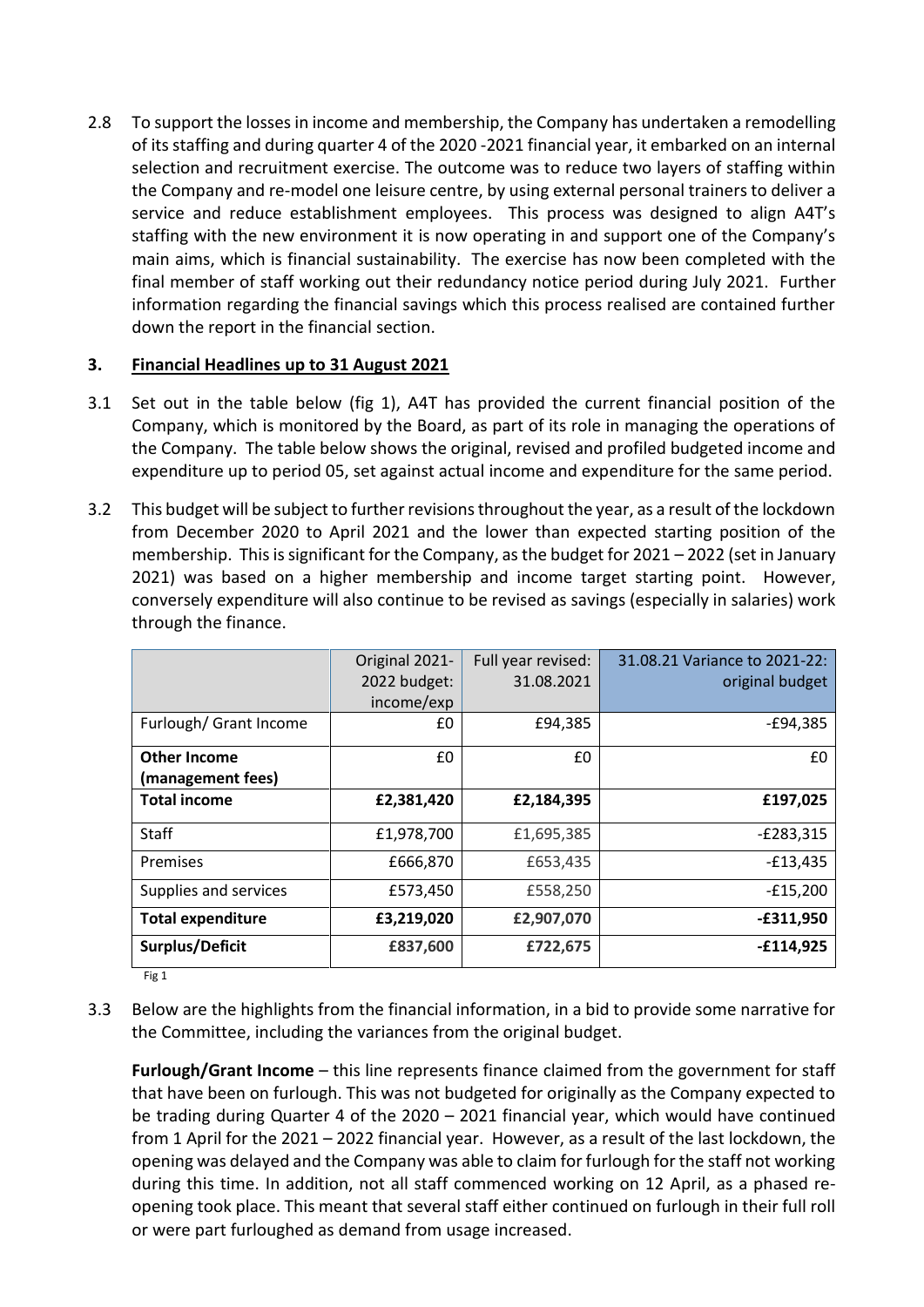**Other Income (management fees)** – this section represents the management fee associated with the Company. This includes the services A4T provides to Southwell Leisure Centre Trust and the operation of the A4T leisure centres and sports development team. The original budget for the year was set at zero management fee (and reported to committee in January 2021), as there was uncertainty with the operations of Southwell Leisure Centre and a potential take-over of the services by A4T on 1 April 2021. However as this take-over has not to date taken place, a proportion of the finance (the deficit figure forecasted £840k) will need to be drawn down for the services A4T has been providing. Currently, this has not taken place so the budget line remains as zero.

**Total Income** – this includes all income set out in the two sections above, plus the membership direct debit collection and pay and play income. The Committee should note that the total income has reduced and this is due mostly to the delayed reopening in April, the lower than expected starting point of the membership and the slight delay with the opening of the Dukeries swimming pool, which was not known at the time of budget setting.

**Staffing** – as set out above this budget has significantly decreased due to the changes made to the salaries budget. This figure however also includes approximately £100k for redundancy cost, meaning a true saving on salaries is approximately £390k.

**Premises** – this section of the budget has a small saving. This was due to a credit note received from our insurance company as a result of the Covid closure last year.

**Supplies and Services** – this section of the budget has also realised a small saving. These are made up of several budget headers, of which the Company has made small savings across each one, due to either the closures of various activities, or the reduced programming at the commencement of reopening.

**Transfer from Balances** – this line represents the expected shortfall between income and expenditure for the Company, for the financial year 2020-2021. This is currently forecasted at £722,675. Currently this represents a saving on the original forecast of £114,925. This is a very good start to the financial year, given the delayed opening and lower starting point in membership. This reduction has in the main been realised through expenditure savings and especially the reorganisation of the staffing structure.

**Reserves** – currently the Company holds approximately £200k in reserve. The Company, as members will be aware used £200k of its reserve to support the 2020 – 2021 in-year shortfall, which was reported to the Leisure and Environment Committee during June 2021.

3.4 As reported in para 2.8 the Company has now completed its remodelling exercise with the final member of staff made redundant leaving the Company during July 2021. As members will be aware, included within the report to Leisure and Environment during January 2021, the Company informed the Council that it was in discussion with the Council's Senior Leadership Team, to reduce where possible the proposed management fee which the Company is requesting for 2021 – 2022. Whilst redundancies are always a very difficult decision to make for any organisation, the post Covid environment which the Company is now operating in, (with significantly reduced income and usage) required the Company to take the necessary actions, to work towards improving its financial sustainability.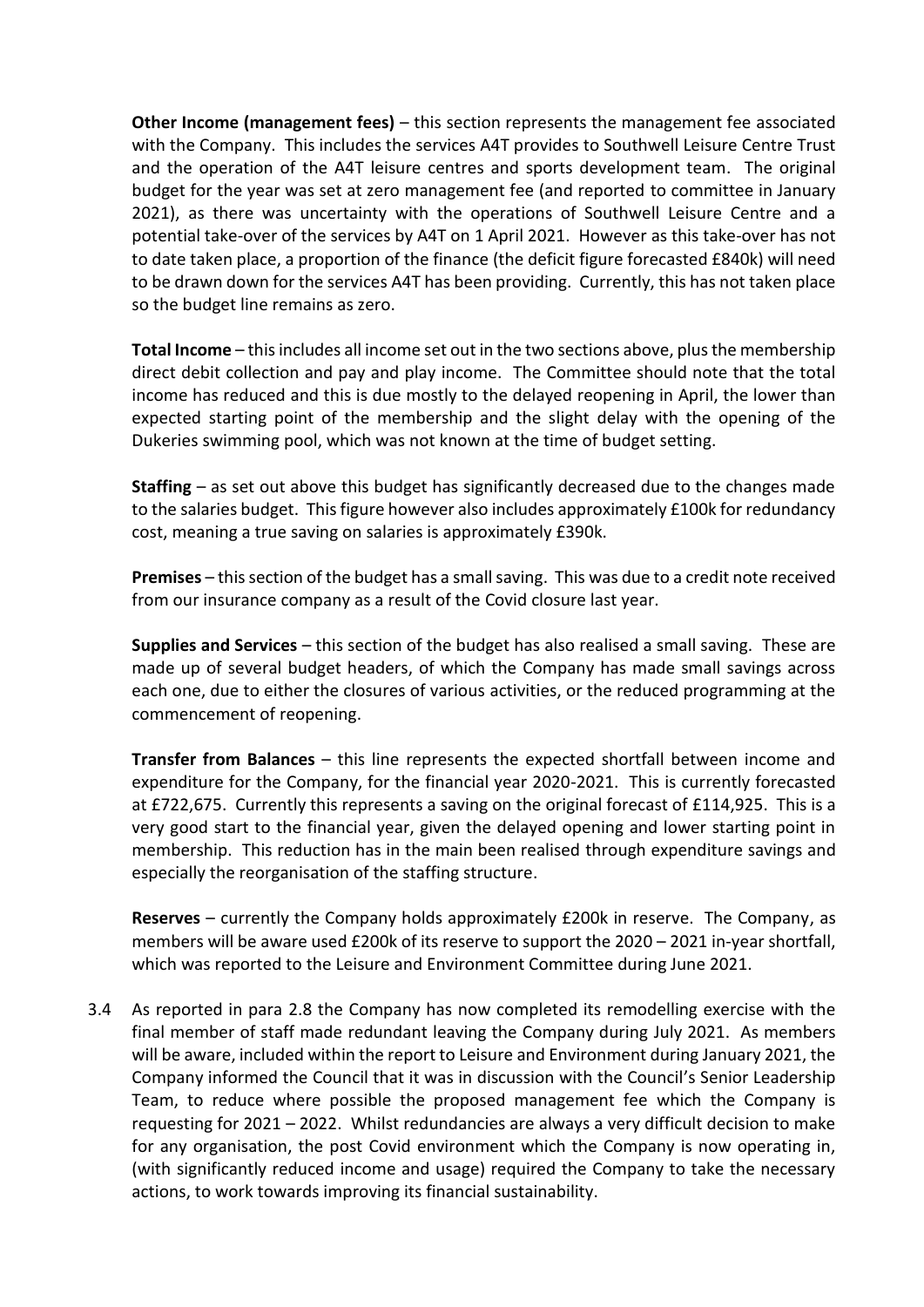- 3.5 In January 2021, the Company was predicting a deficit for 2021-2022 in the region of £840k. This is approximately £640k over its usual position, based on receiving the usual £200k management fee from the Council. As previously stated, this is a direct result of the impact of Covid and the pension costs associated with the pooled arrangement with the Council which has been reported to Members in previous reports.
- 3.6 The pension issue is currently being discussed with the Council, Nottinghamshire County Council, Barnett Waddingham (the pension actuary) and the Board of Active4Today and a further update report will be provided to Leisure and Environment committee members during 2021 – 2022, as part of the Governance agreement between the Council and the Company.
- 3.7 As set out in the table in fig 1, the Company are making progress in reducing the predicted inyear deficit and is currently forecasting a deficit of £723k. This is an improved picture for both organisations, however, members will be aware that this is based on period 5 information and currently there remains a very difficult course to navigate for the leisure industry, with uncertainty surrounding take up and confidence of members returning to the leisure centres and any future impacts which Covid may have, especially with new variants continuing to occur and potential seasonal spikes taking place, when the leisure centres would be traditionally moving into their busiest period, quarter 4.
- 3.8 Close monitoring will of course take place over the next several months and as stated earlier, revisions of the financial position for the Company will take place in order the most up to date position can be provided to the Council with regards to the Company's expected deficit for 2021 – 2022.

## **4. Usage Performance**

- 4.1 The Committee will be aware, that the performance for the Company is monitored against an agreed set of indicators. These indicators have been used for the past several months, which has allowed for comparative data to be available. Attached at **Appendix I**, are the indicators for the Company with comparisons provided to the same period in 2019 and 2020.
- 4.2 In addition to the quantitative data provided, more qualitative performance is provided to the committee regarding sports development. Due to the sports development team only recently returning to the Company from furlough there has been limited sports development work taking place. To date the team has supported the opening of the Dukeries Swimming Pool, the development and delivery of summer holiday activities and the set up and commencement of the club bookings at partner sites. A report however, will be provided to the next Leisure and Environment committee, which will set out what work has been undertaken from September (as schools and clubs return) and what work is planned in for the remainder of the financial year.
- 4.3 As previously reported to the Committee, the membership base for both adults and children at all sites, had been on a decline since December 2019, with the main reduction in membership being experienced at NSFC.
- 4.4 The tables below provides the Committee with membership information from April 2021 and how this has begun to build again since reopening in April 2021.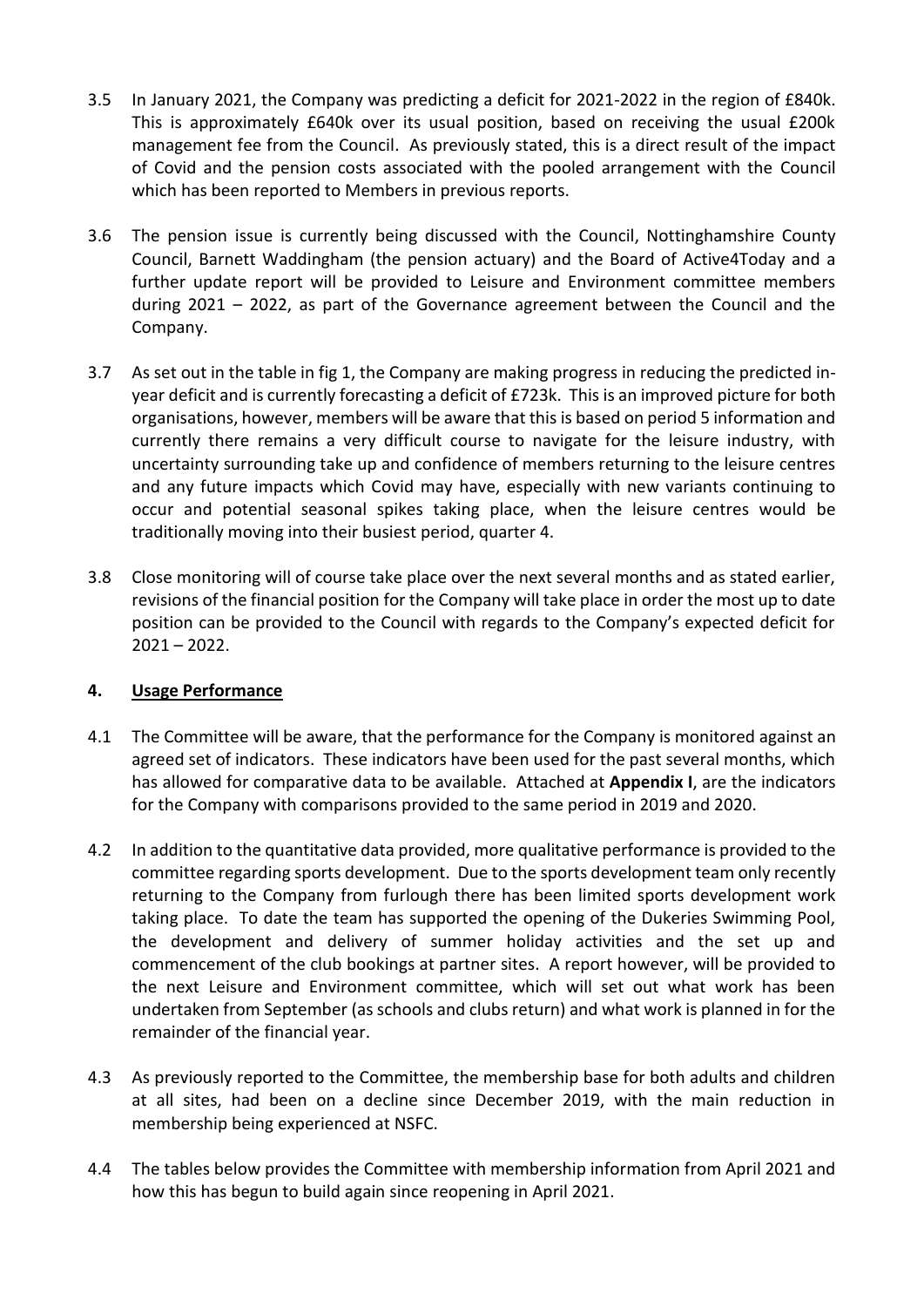| <b>Site</b>   | <b>Type</b> | <b>Opening</b>   | <b>Actual for</b> | <b>Actual for</b> | <b>Actual for</b> | <b>Actual for</b> |
|---------------|-------------|------------------|-------------------|-------------------|-------------------|-------------------|
|               |             | actual for April | May               | June              | July              | <b>August</b>     |
| <b>BLC</b>    | Adult       | 510              | 557               | 577               | 601               | 619               |
| <b>DLC</b>    | Adult       | 573              | 620               | 642               | 699               | 845               |
| <b>NSFC</b>   | Adult       | 2,677            | 2,762             | 2,812             | 2,913             | 2,985             |
| <b>BLC</b>    | Child       | 9                | 13                | 15                | 15                | 17                |
| <b>DLC</b>    | Child       | 161              | 163               | 209               | 254               | 272               |
| <b>NSFC</b>   | Child       | 1,358            | 1,364             | 1,403             | 1,431             | 1,446             |
| <b>Totals</b> |             | 5,288            | 5,479             | 5,658             | 5,913             | 6,184             |

- 4.5 Up to 31 August 2021 of the 6,184 live members currently paying a direct debit membership, there are approximately 56 who have frozen their memberships for either medical reasons, financial reasons.
- 4.6 The current level of adult membership at DLC has increased and has surpassed the pre-covid position in April 2020 of 836. This demonstrates that the swimming pool has had a positive impact and has encouraged more adults to join the direct debit membership, seeing the value and wanting to participate more regularly in physical activity.
- 4.7 The position at BLC of 619 is positive with more work to do to return to the pre-covid level of 739. This work is now underway with a member of the sports development team focussing on this community and surrounding villages for the next 6 months.
- 4.8 The current level of adult membership of 2,985 at NSFC was last experienced in May 2016 (3,063), during the first month of the new leisure centre opening. This, steadily increased, to a peak of 4,775 adult members in July 2019. In view of the hard work and efforts of all A4T staff over the last 4 years, this reduction is extremely disappointing. However, work is currently taking place to address this and the Company is confident these figures will increase steadily over the coming months.
- 4.9 Based on the current live membership base of A4T, the Company is now operating at 70% of live members against pre-Covid numbers.
- 4.10 However, after reviewing national industry performance and data available from Sport England and UKActive, the membership nationally is averaging around 55%, which is significantly lower than those experienced by A4T.
- 4.11 As expected the number of user visits across all sites has experienced a large decrease since reopening.
- 4.12 From 12 April to 31 August 2021, user visits across all sites reached 325,222 which is significantly more than the data reported for 2020 due to the months of the centres being open following the initial closure in March 2020.
- 4.13 The user figures for the period up to 31 August 2019 can be compared as a 'normal' period of operation can be compared to the current performance to 31 August 2021. There is a significant decrease which has previously been reported, owing to the phased return of a number of groups and activities due to Government and NGB restrictions.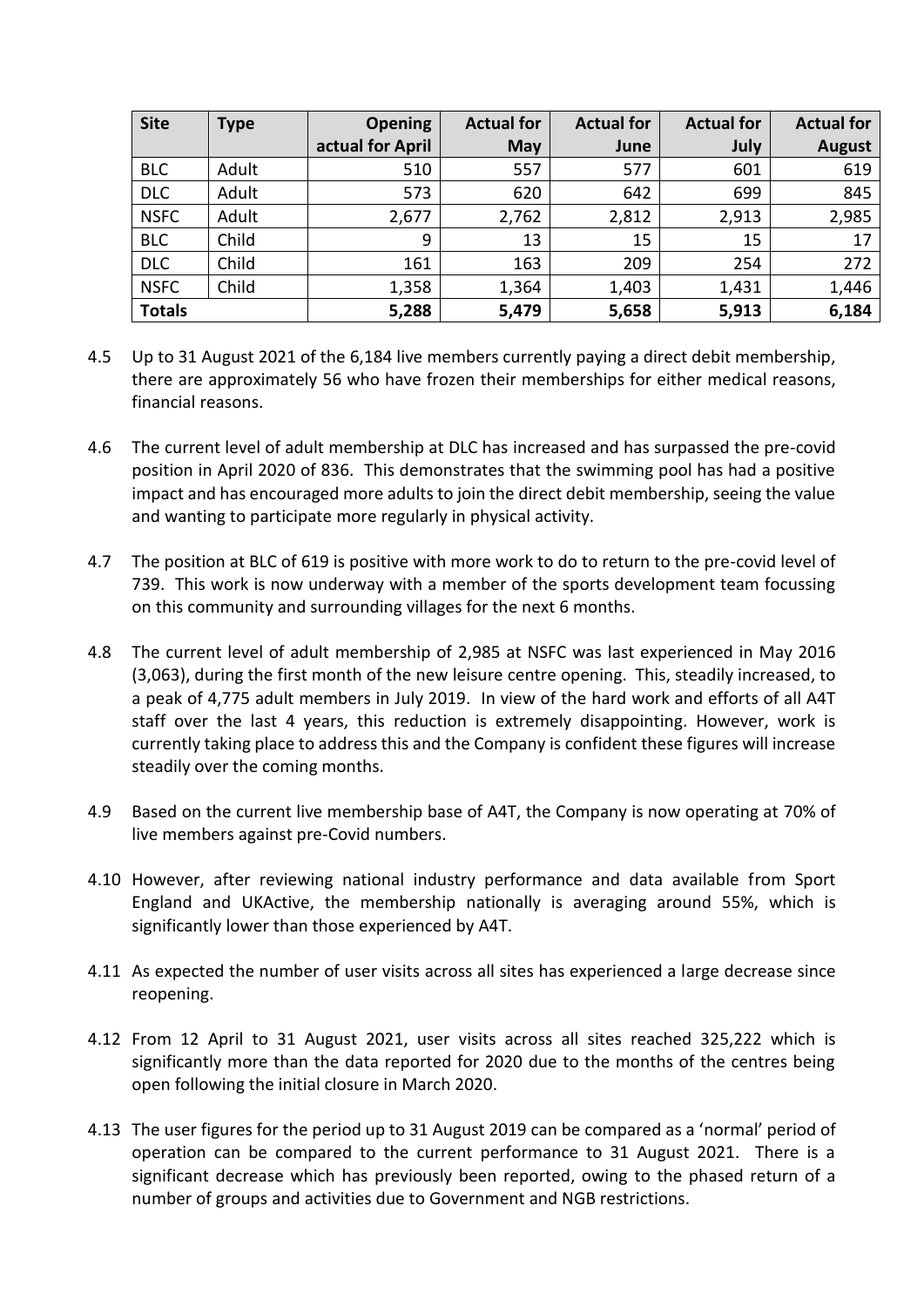- 4.14 The return of the over 60's age group to the buildings has been higher than expected, and is demonstrated through swimming data; more over 60's regularly swimming on a weekly basis due to the programme capacity and this has been evidenced through the take up in the swim only direct debit.
- 4.15 The return of children to the centres has been significantly reduced due to the decrease in the children's membership base. This reduction of critical mass has impacted on the participation of children in the leisure centre activities, with NSFC being affected in the main, due to the large membership base which it had.
- 4.16 Due to the nature of the close contact and the medical conditions of customers that have been referred from GP's and health professionals, the return of members that have joined on the subsidised membership scheme has been low. However numbers are increasing compared to the same period in 2020. This work has also been affected by the resignation of the Active Lifestyles Officer during the furlough period. However, a recruitment process has now taken place and once the postholder is in place, they will be tasked with reconnecting with the network of GP surgeries and health professionals across the district, in order to raise awareness of the GP referral scheme.

## **5. Business Plan 2021-2022**

- 5.1 As Members will be aware the business plan was presented to the Committee in January 2021 for approval. The main focus for the year was the development of memberships once again, to support the sustainability of the Company. This will include work at the Dukeries Leisure Centre and new swimming pool; specifically identifying the various target groups to increase access across the board. Newark Sports and Fitness Centre remains the largest income generator for the Company. As a result a large focus of the Company's work and resource will be at this facility, in order to try and recover this centre back to pre-covid numbers.
- 5.2 Increased advertising has to date taken place and this will continue to happen for the remainder of the financial year. This has, however already provided a return on investment through increased numbers coming through the doors, (provided earlier in the report). Quarter 3 and 4 will be crucial for the development of the Company, as it starts to build its business again. This will also align to all staff returning to their contracted hours, as furlough draws to an end.

## **6. Dukeries Leisure Centre**

- 6.1 As part of the Company's work to try and rebuild its operations and membership base to levels which it experienced pre-covid, the Company has successfully launched the new swimming pool at the Dukeries Leisure Centre.
- 6.2 As expected this fantastic new resource for the community was handed over at the end of June 2021, with the first opening event on  $30<sup>th</sup>$  June 2021, followed by a free open weekend on Saturday 3 and Sunday 4 July 2021, where the community of Newark & Sherwood and specifically Ollerton enjoyed the facility.